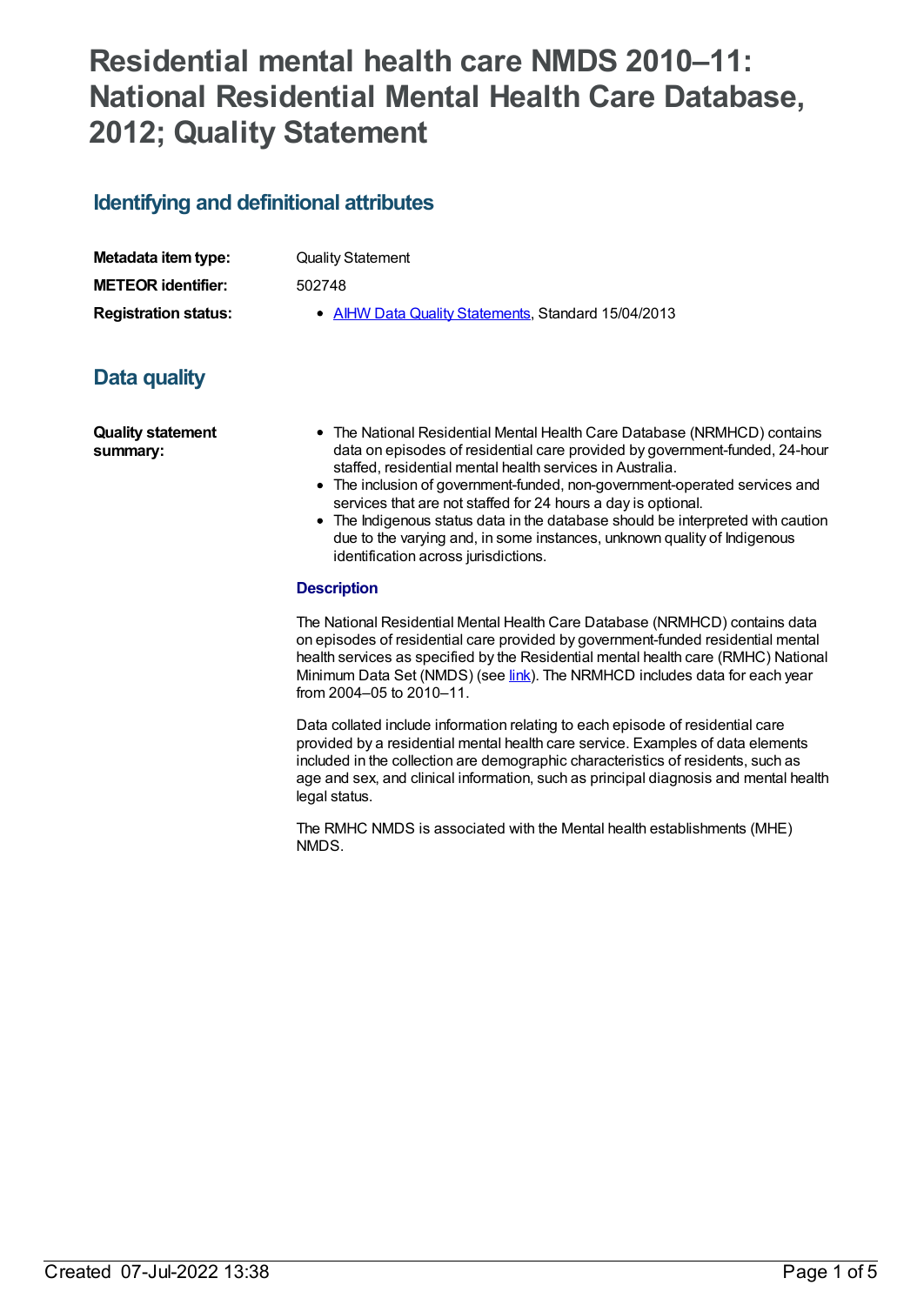| Institutional environment: | The Australian Institute of Health and Welfare (AIHW) is a major national agency set<br>up by the Australian Government under the <b>Australian Institute of Health and</b><br>Welfare Act 1987 to provide reliable, regular and relevant information and statistics<br>on Australia's health and welfare. It is an independent statutory authority established<br>in 1987, governed by a management Board, and accountable to the Australian<br>Parliament through the Health and Ageing portfolio.                                              |
|----------------------------|---------------------------------------------------------------------------------------------------------------------------------------------------------------------------------------------------------------------------------------------------------------------------------------------------------------------------------------------------------------------------------------------------------------------------------------------------------------------------------------------------------------------------------------------------|
|                            | The AIHW aims to improve the health and wellbeing of Australians through better<br>health and welfare information and statistics. It collects and reports information on a<br>wide range of topics and issues, ranging from health and welfare expenditure,<br>hospitals, disease and injury, and mental health, to ageing, homelessness,<br>disability and child protection.                                                                                                                                                                     |
|                            | The Institute also plays a role in developing and maintaining national metadata<br>standards. This work contributes to improving the quality and consistency of<br>national health and welfare statistics. The Institute works closely with governments<br>and non-government organisations to achieve greater adherence to these<br>standards in administrative data collections to promote national consistency and<br>comparability of data and reporting.                                                                                     |
|                            | One of the main functions of the AIHW is to work with the states and territories to<br>improve the quality of administrative data and, where possible, to compile national<br>datasets based on data from each jurisdiction, to analyse these datasets and<br>disseminate information and statistics.                                                                                                                                                                                                                                             |
|                            | The <b>Australian Institute of Health and Welfare Act 1987</b> , in conjunction with<br>compliance to the <i>Privacy Act 1988</i> , (Cth) ensures that the data collections<br>managed by the AIHW are kept securely and under the strictest conditions with<br>respect to privacy and confidentiality.                                                                                                                                                                                                                                           |
|                            | For further information see the AIHW website www.aihw.gov.au.                                                                                                                                                                                                                                                                                                                                                                                                                                                                                     |
|                            | Residential mental health services may be required to provide data to states and<br>territories through a variety of administrative arrangements, contractual<br>requirements or legislation. States and territories use these data for service<br>planning, monitoring and internal and public reporting. In addition, state and territory<br>health authorities supply data for the NRMHCD under the terms of the National<br>Health Information Agreement (see link), as specified by the RMHC NMDS (see<br>'Interpretability' section below). |
|                            | Expenditure and resource information for residential mental health services<br>reporting to the NRMHCD are reported through the associated National Mental<br>Health Establishments Database, as specified by the MHE NMDS (see link).                                                                                                                                                                                                                                                                                                            |
| <b>Timeliness:</b>         | Data for the NRMHCD was first collected in 2004–05.                                                                                                                                                                                                                                                                                                                                                                                                                                                                                               |
|                            | States and territories are required to supply data annually in accordance with the<br>RMHC NMDS specifications. The reference period for this data set is 2010-11,<br>that is, residential episodes occurring between 1 July 2010 and 30 June 2011.<br>Data for the 2010-11 reference period was supplied to the AIHW at the end of<br>December 2011.                                                                                                                                                                                             |
|                            | The AIHW publishes data from the NRMHCD in Mental health services in<br>Australia annually.                                                                                                                                                                                                                                                                                                                                                                                                                                                       |
| <b>Accessibility:</b>      | The AIHW produces the annual series Mental health services in Australia,<br>primarily as an online publication at http://mhsa.aihw.gov.au/home/. This includes<br>pdf documents of all sections in the publication, as well as data workbooks and an<br>interactive data portal.                                                                                                                                                                                                                                                                  |
|                            | In addition, a companion hard copy In brief summary document is produced and is<br>available from the Communications, Media and Marketing Unit of the AIHW.                                                                                                                                                                                                                                                                                                                                                                                       |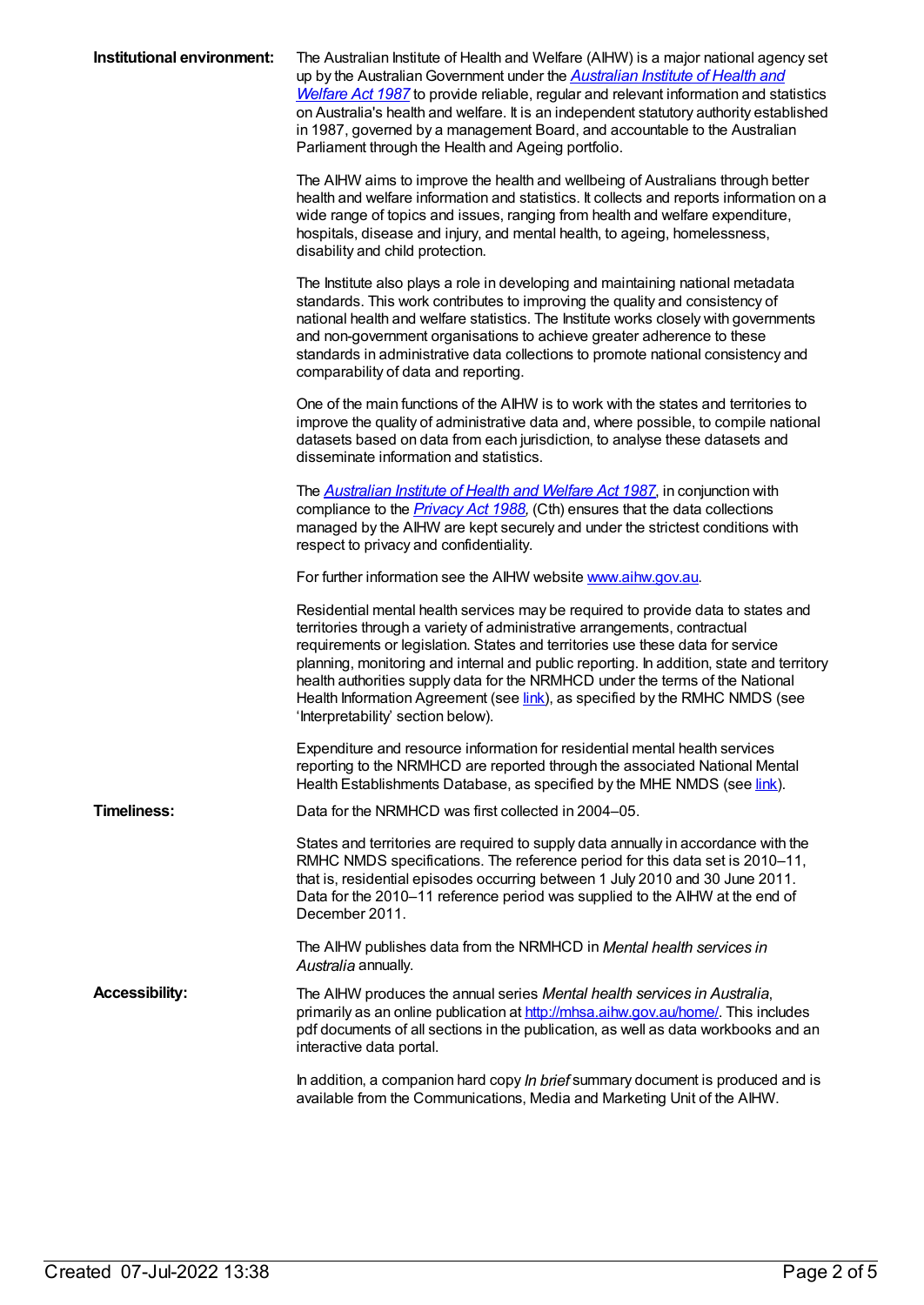**Interpretability:** Metadata information for the RMHC NMDS is published in the AIHW's online metadata repository—METeOR, and the *National health data dictionary*.

> METeOR and the *National health data dictionary* can be accessed on the AIHW website:

[/content/index.phtml/itemId/181162](file:///content/181162)

<http://www.aihw.gov.au/publication-detail/?id=6442468385>

Data published annually in *Mental health services in Australia* includes additional important caveat information to ensure appropriate interpretation of the analyses presented by the AIHW. Readers are advised to take note of footnotes and caveats specific to individual data tables that influence interpretability of specific data.

**Relevance:** The purpose of the NRMHCD is to collect information on all episodes of residential care provided by government-funded residential mental health services, as specified by the RMHC NMDS.

> The scope for this collection is all episodes of residential care for residents in all government-funded and operated residential mental health services in Australia. These services employ mental health trained staff on-site; provide rehabilitation, treatment or extended care to residents for whom the care is intended to be on an overnight basis and in a domestic-like environment; and encourage the residents to take responsibility for their daily living activities. These services include those that employ mental health trained staff on-site 24 hours per day and other services with less intensive staffing. However, all these services employ on-site mental health trained staff for at least 6 hours per day and 50 hours per week. Residential care services that are not included in the collection are those in receipt of funding under the *[Aged](http://www.comlaw.gov.au/Details/C2012C00573) Care Act 1997* and subject to Commonwealth reporting requirements (that is, they report to the System for the Payment of Aged Residential Care collection).

The inclusion of government-funded, non-government-operated services and services that are not staffed for 24 hours a day is optional.

An episode of residential care is defined as the period of care between the start of residential care (either through the formal start of the residential stay or the start of a new reference period (that is, 1 July)) and the end of residential care (either through the formal end of residential care, commencement of leave intended to be greater than 7 days, or the end of the reference period (that is, 30 June)). Episodes of residential care are measured in days. An individual can have one or more episodes of care during the reference period.

A residential stay refers to the period of care beginning with a formal start of residential care and ending with a formal end of the residential care. Accordingly, residential stays for long term residents may span multiple reference periods and be counted as an episode in each relevant collection year, contributing to multiple episodes over sequential collection periods.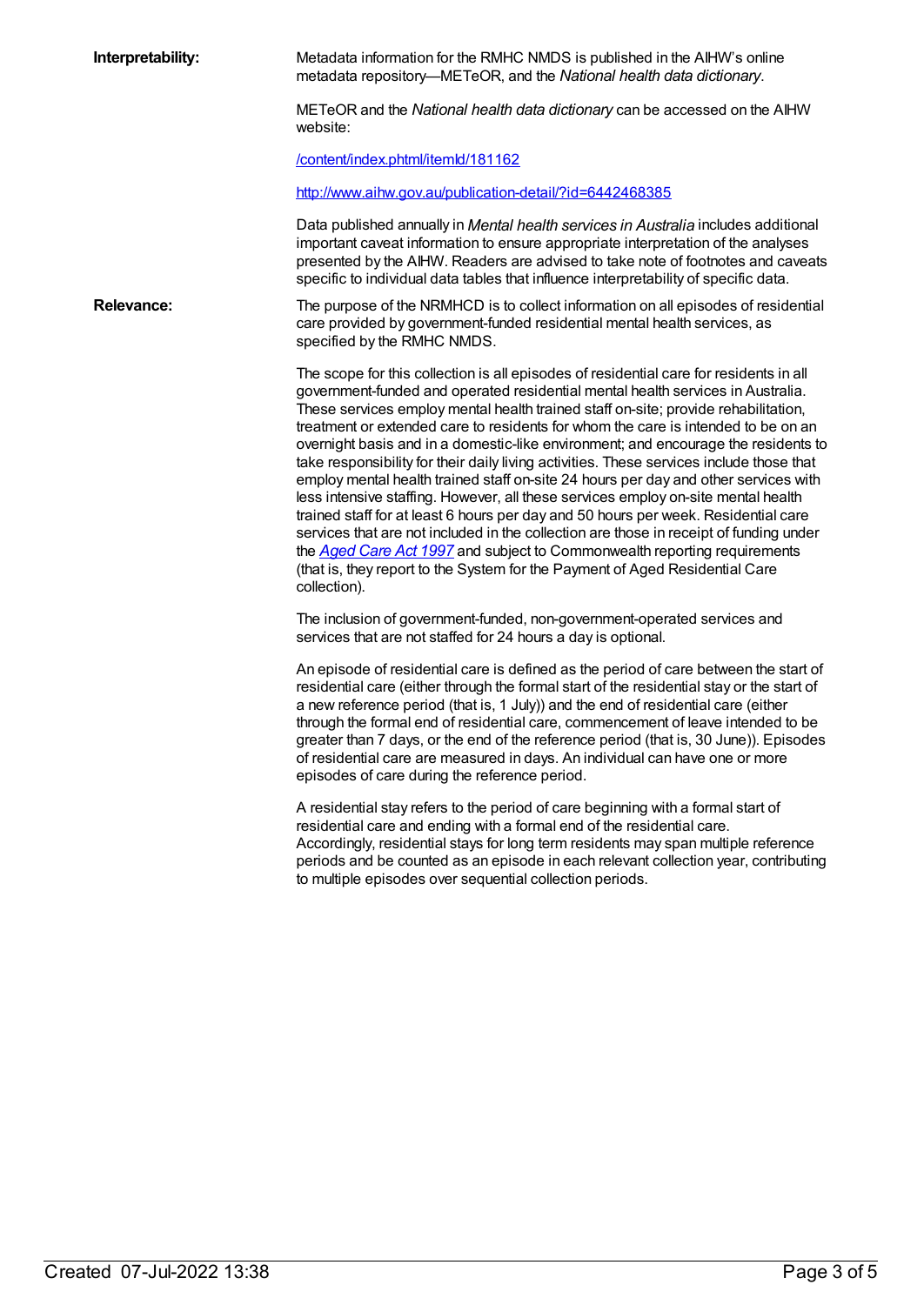**Accuracy:** States and territories are primarily responsible for the quality of the data they provide. However, the AIHW undertakes extensive validations on receipt of data. Data are checked for valid values, logical consistency and historical consistency. Potential errors are queried with jurisdictions, and corrections and resubmissions may be made by them in response to these edit queries. The AIHW does not adjust these data to account for possible data errors or missing or incorrect values.

> For the 2010–11 data collection, all but 10 of the organisations reported had mental health trained staff on-site 24 hours a day. Data from eight non-government organisations were also included in the 2010–11 collection.

> Queensland does not report any in-scope government-operated residential mental health services to this collection.

#### *Indigenous status*

Among the jurisdictions, the data quality and completeness of Indigenous identification varies or, in some cases, is unknown. Indigenous status is missing for less than 5% of episodes in the 2010–11 NRMHCD.

States and territories provided information on the quality of the Indigenous data for 2010–11 as follows:

- Western Australia and the Northern Territory considered the quality of their Indigenous status data to be acceptable.
- Victoria and New South Wales, South Australia, Tasmania and the Australian Capital Territory reported that the quality of Indigenous status data was acceptable. However, each jurisdiction cited areas for improvement in the collection of Indigenous status, including improvements based on the *National best practice guidelines for collecting Indigenous status in health data sets* [\(AIHW](http://www.aihw.gov.au/WorkArea/DownloadAsset.aspx?id=6442458760) 2010) and increasing clinical compliance with the data collection process.

#### *Remoteness area*

Numerators for remoteness area are based on the reported area of usual residence of the patient, regardless of the location or jurisdiction of the service provider.